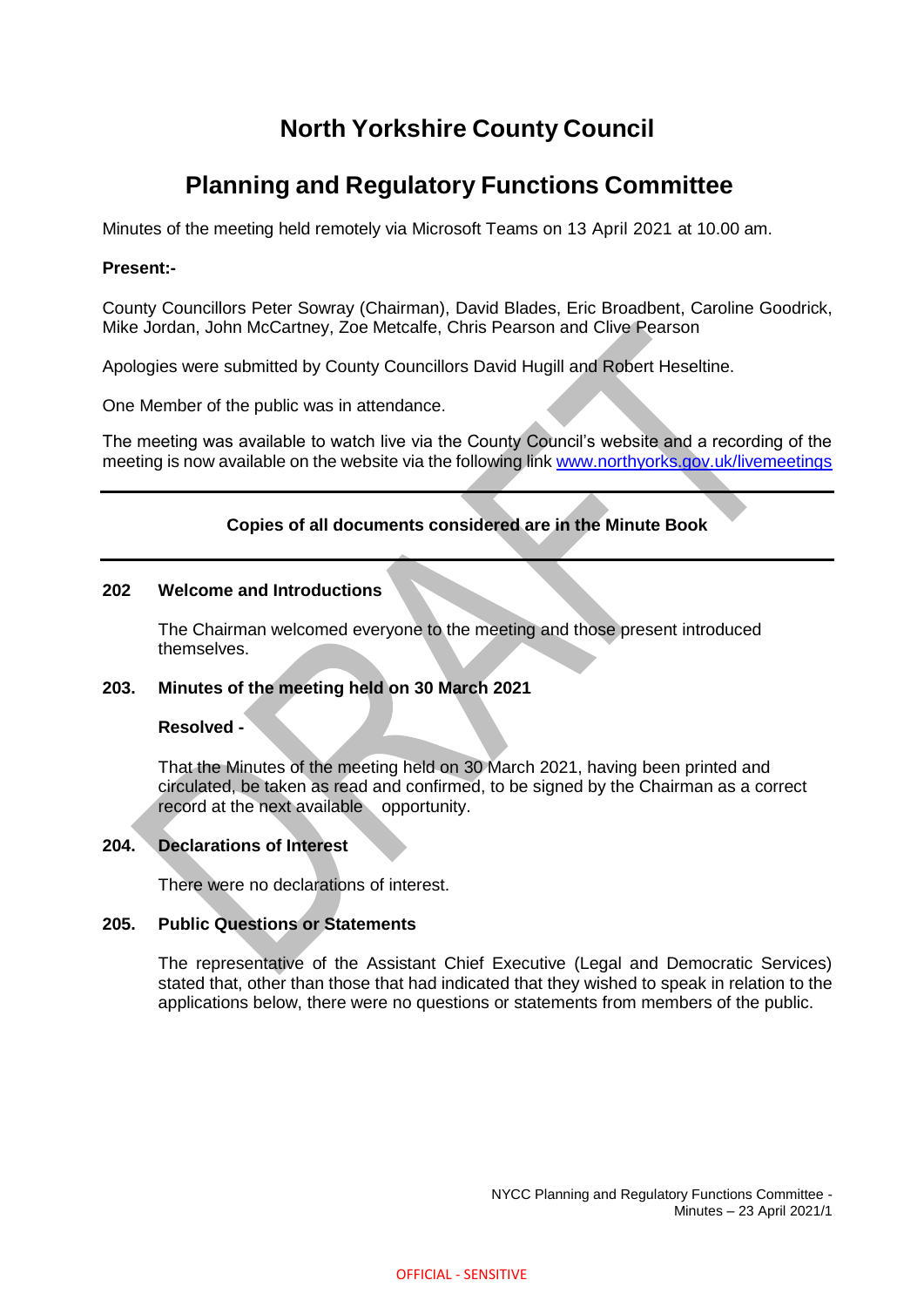#### **206. C8/2020/1036/CPO - Planning application for the erection of timber shelter (20.25 sq. metres) and hardstanding (24 sq.metres) to create recreational space on land at Longmans Hill CP School, Myrtle Avenue, Selby**

Considered -

The report of the Corporate Director, Business and Environmental Services requesting Members to determine a planning application for the erection of timber shelter (20.25 sq. metres) and hardstanding (24 sq.metres) to create recreational space on land at Longmans Hill CP School, Myrtle Avenue, Selby.

The application was subject to an objection having been raised in respect of this proposal on the grounds of proposed location having effects on residential amenity and was, therefore, reported to this Committee for determination.

Jan Elcock (Headteacher) of Longmans Hill CP School provided the following statement directly to the Committee:-

Thank you for the opportunity to present a case on behalf of Longman's Hill School, Selby.

Our application is to add a 3 sided, open-fronted wooden structure to an already existing paved hardstanding. The wooden structure will be built on top of the low 3 sided wall (which is already in existence on the hardstanding) to create a covered shelter. This is located directly adjacent to our current playground and its back wall, which would be closest to the school boundary fence, will be 7.35m from the boundary. The total height when complete will be just 2.8m. We do not believe this will have any negative impact on neighbouring properties or gardens due to the low height, and overall distance from our boundary.

The shelter will be used as a break out space/ mindfulness area for all of our pupils to access. The location has been chosen because it is next to the playground, allowing pupils to access this freely at breaks/ lunch times whilst still under the supervision of staff monitoring the main playground area. Additionally, it is close to an area of trees on the premises, providing a unique opportunity for children to immerse themselves in the bird life whilst using the shelter.

The mindfulness shelter will be a much used resource at our school. We are supporting increasing numbers of children with mental health issues and the school closures and lockdowns this year have only magnified this issue. Promoting wellbeing and positive mental health is at the core of what we offer as a school. Ofsted are clear that schools must provide a broad and balanced curriculum and that developing children's 'character' should be a core feature of what a school offers. We believe that by offering children opportunities to learn to self-regulate and manage their feelings, we can meet this agenda.

The children have contributed to the design of this shelter and are excited about the project. We have had to complete numerous fundraising initiatives in order to be able to fund this project. The impact of this space will be significant; it will provide a quiet space for children to sit and reflect and just have some time to themselves out of very busy school days.

We hope that this planning application will be given appropriate consideration and we thank you for your time.

A representative of the Head of Planning Services presented the Committee report, highlighting the proposal, the site description, the consultations that have taken place, the advertisement and representations, planning guidance and policy and planning considerations. The report also provided a conclusion and recommendations.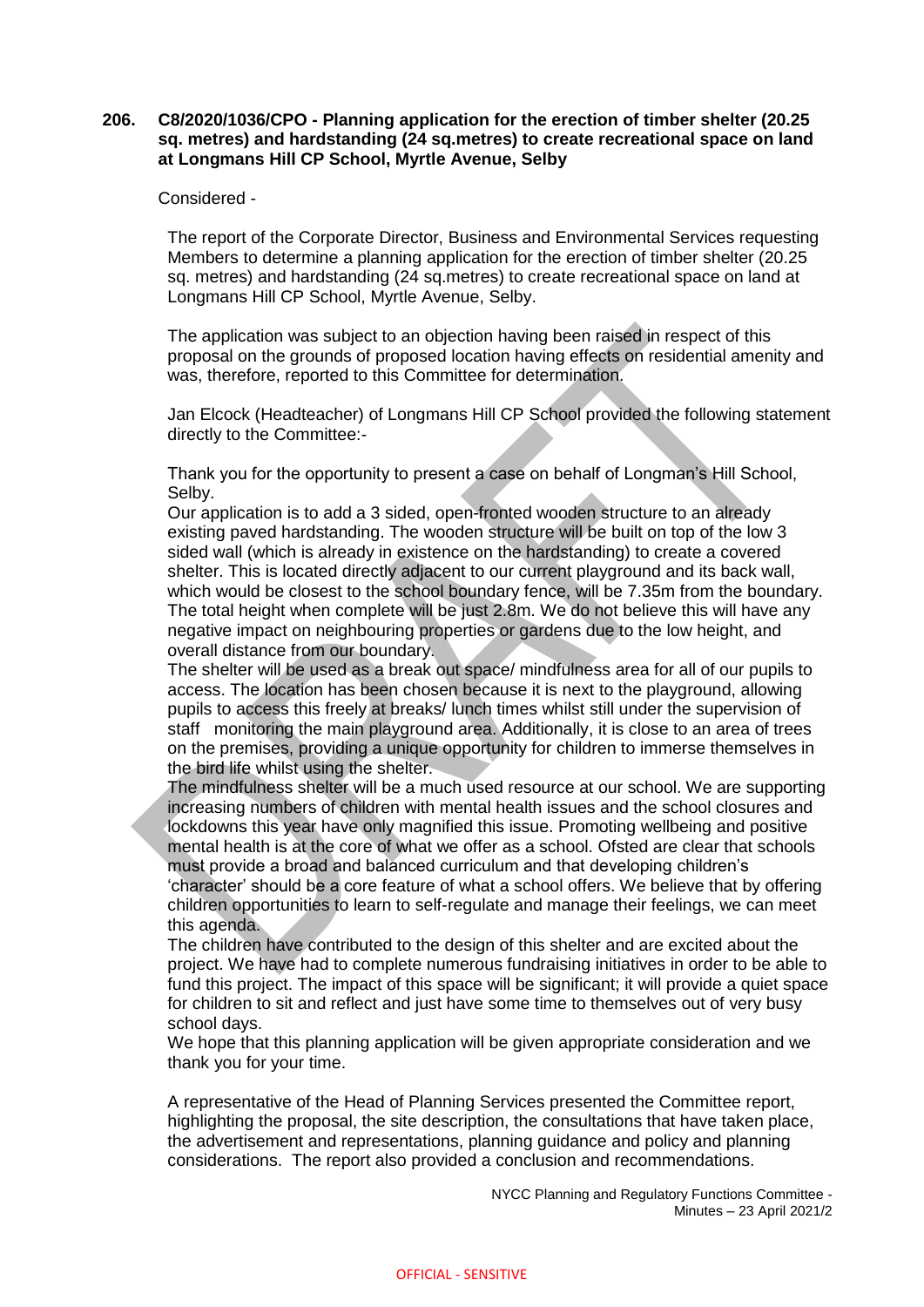Detailed plans, photographs and visual information were presented to complement the report.

Members undertook a detailed discussion of the application and the following issues and points were highlighted during that discussion:-

- Clarification was provided in relation to the location and footprint of the proposed shelter and its proximity to the nearest residential properties.
- Members noted that the location of the proposed shelter was already utilised as a playground for the school, therefore, the noise from the children playing was likely to be lessened by the shelter having side walls and a roof.
- It was noted that the shelter would not be visible from the front entrance of the school.
- Members were satisfied that the issues raised in objection to the application in relation to noise were fully addressed in the report.
- Members considered that the provision of the shelter would be a useful attribute to the school with it being available for outdoor lessons, and emphasised that it would only be utilised during school hours.
- It was clarified by the Head teacher that there had been no noise complaints submitted to the school from the nearby properties.
- It was considered inevitable that children would generate noise when in the playground, but the school was an intrinsic part of the local community, and the application would enhance the facilities and be of benefit to the school.

#### **Resolved –**

That the application be approved for the reasons stated in the report and in accordance with the Conditions outlined.

#### **207. Application for the issue of a general safety certificate under the Safety of Sports Grounds Act 1975 in respect of the designated ground at the Harrogate Town Football Club, Wetherby Road, Harrogate.**

#### Considered -

The report of the Corporate Director, Business and Environmental Services requesting Members to determine an application for the issue of a general safety certificate under the Safety of Sports Grounds Act 1975 in respect of the designated ground at the Harrogate Town Football Club, Wetherby Road, Harrogate.

The Divisional Trading Standards Officer presented the Committee report setting out the Regulation of Sports Grounds, the requirements of the Regulations and the County Council's role in relation to the issuing of issuing general safety certificates.

A description of the ground, details of inspections carried out in respect of the application, information in relation to the applicant, consultations that had taken place as a result of the application, the requirement for advertising following the issuing of a general safety certificate and the content of the certificate, were all outlined in the report and detailed in appendices to the report.

Members undertook a discussion of the application and the following issues and points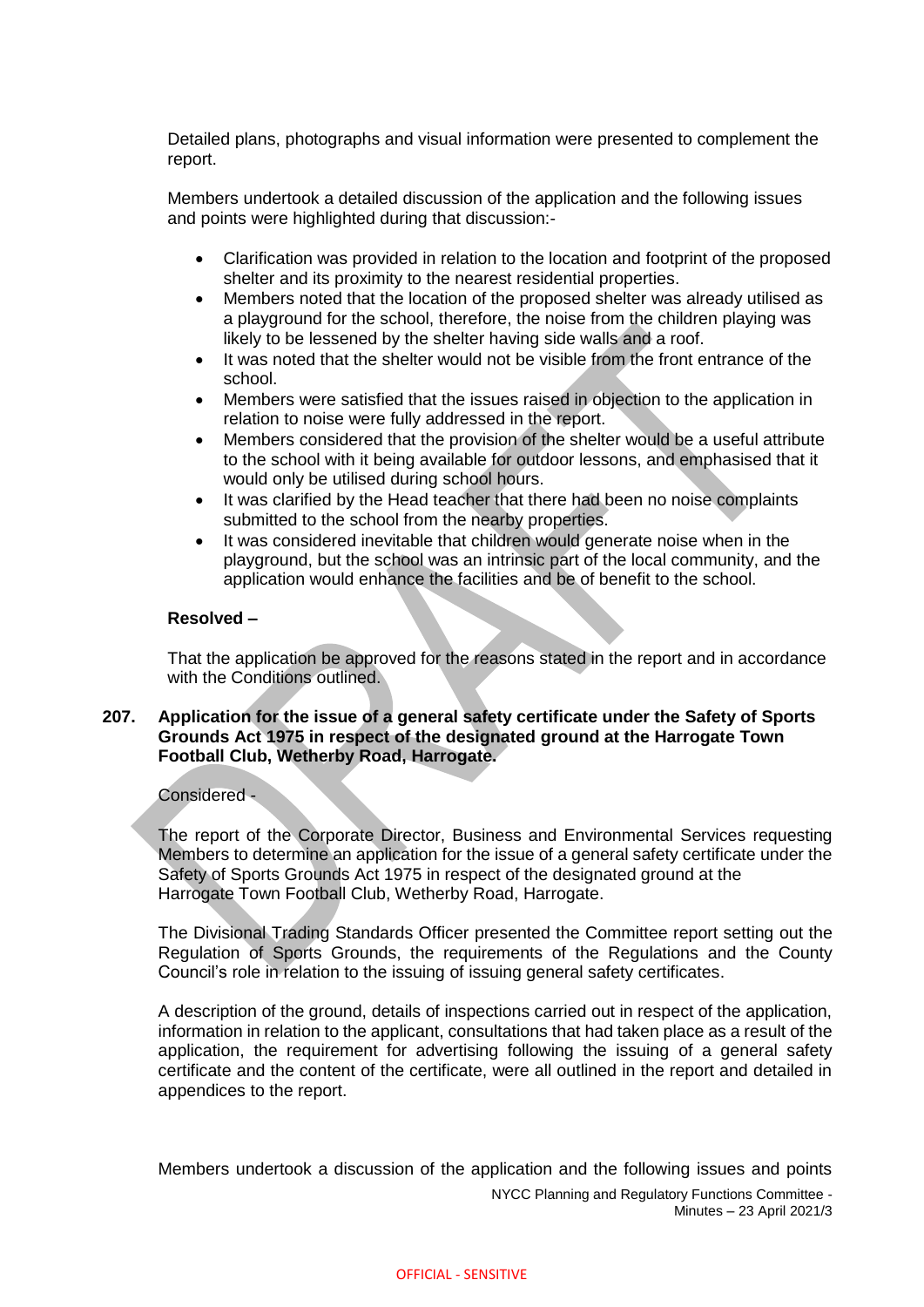were highlighted during that discussion:-

- A Member asked how the issue of Match Day Stewards not been in attendance when they were required would be addressed. In response it was stated that the Stewards were provided through a contract with the Club, and more could be deployed on request. Should there be an issue in relation to accessing the ground, the kick-off could be delayed until sufficient Stewards arrived. There was also an opportunity to redeploy Stewards from less essential parts of the ground.
- In respect of the issue highlighted in the report regarding debris accumulating under the stand, it was stated that the issue was monitored continuously, including during match days, with issues reported back. It was emphasised took this issue very seriously in terms of fire safety, and made every effort to keep the area clear of debris.
- It was clarified that the ultimate responsibility for the safety of the ground lay with the Chairman and Board, despite the identification of the Safety Officer within the documentation.
- A Member asked why a COVID attendance plan was not included within the report. In response it was stated that this was in place as a separate document and had been developed through all the appropriate bodies and organisations, alongside the FGSA. The plan had been used earlier in the season when fans had been allowed into the ground. It was stated that the document could be provided to Members on request.
- A Member asked how this upgrade placed the club in comparison to other teams. In response it was stated that the Club had developed from a relatively small local team to the Football League, with the ground developed to match that achievement. The safety certificates were necessary in line with that expansion and enhancement. The development of the team was good for North Yorkshire.
- It was clarified that the maximum capacity for the ground was 5001.
- A Member asked whether contingency plans were in place for the team playing a club that would attract an attendance beyond the capacity. In response it was stated that such an occasion would be carefully controlled through ticketing arrangements. It was asked whether arrangements were in place for numbers of fans arriving without tickets on such occasions. In response it was outlined that on such occasions the situation would be managed by the Safety Advisory Group and led by the Police, using surveillance and intelligence provided to ensure the event was managed appropriately. A Member suggested that such an event was likely to be staged at a neutral venue, but other Members considered that would not be the case.
- In response to a Member it was stated that the certificate was issued on an indefinite basis. Amendments could be made to it, however, under delegated powers, with those being reported back to the Committee.

## **Resolved –**

- (i) that a general safety certificate under the Safety of Sports Grounds Act 1975 be issued to Garry Plant in respect of the Harrogate Town Football Club subject to the condition that the COVID plan be a part of the operational plan.
- (ii) that Officers review the terms of the general safety certificate at least annually and make any amendments to capacity as required under the Officers' Delegation Scheme, with any amendments reported to the Planning and Regulatory Functions Committee following the annual meeting of the multi-agency Safety Advisory Group.